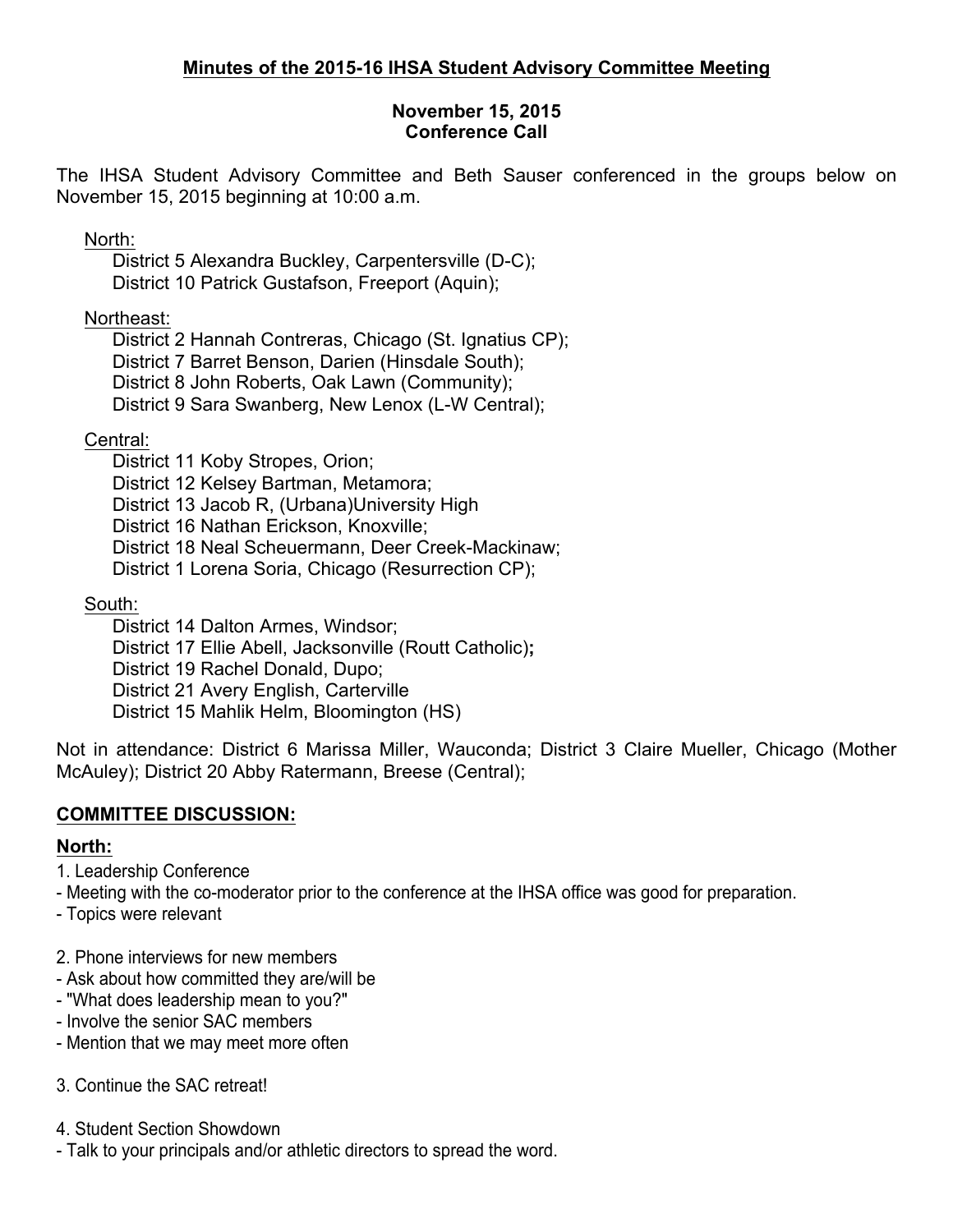5. Lastly, We need to brainstorm new projects!

### **Northeast:**

- 1. Leadership Conference
- Co moderators were very helpful
- Bring back Harvey
- 3 topics for the breakout sessions work really well
- Talk more about the SSS
- Issues with technology in room 135
- No projector in room 200
- 2. Phone interviews for new members
- Why does the student want to be a member of the group?
- What separated them from the other candidates?
- What are the candidates involved with at their school?
- Must be committed "big time" to the group
- 3. Continue the SAC retreat. Make it mandatory attendance.
- 4. Student Section Showdown
- Send out reminders

## **Central:**

- 1. Leadership Conference
- Issues with WiFi in some rooms
- Harvey was awesome
- 3 topics for the breakout sessions work really well
- Continue doing ice breakers
- Difficult to get back into the  $3<sup>rd</sup>$  session after lunch
- Maybe have lunch last so people leave if they want to
- 2. Phone interviews for new members
- Why does the student want to be a member of the group?
- What separated them from the other candidates?
- What are the candidates involved with at their school?
- Must be committed "big time" to the group
- 3. Keep the retreat!
- 4. Student Section Showdown
- Send out reminders

## **South:**

- 1. Leadership Conference
- Went well
- Most of the groups participated
- The topic of leadership was more difficult to talk about
- Sportsmanship and Leadership sections went well